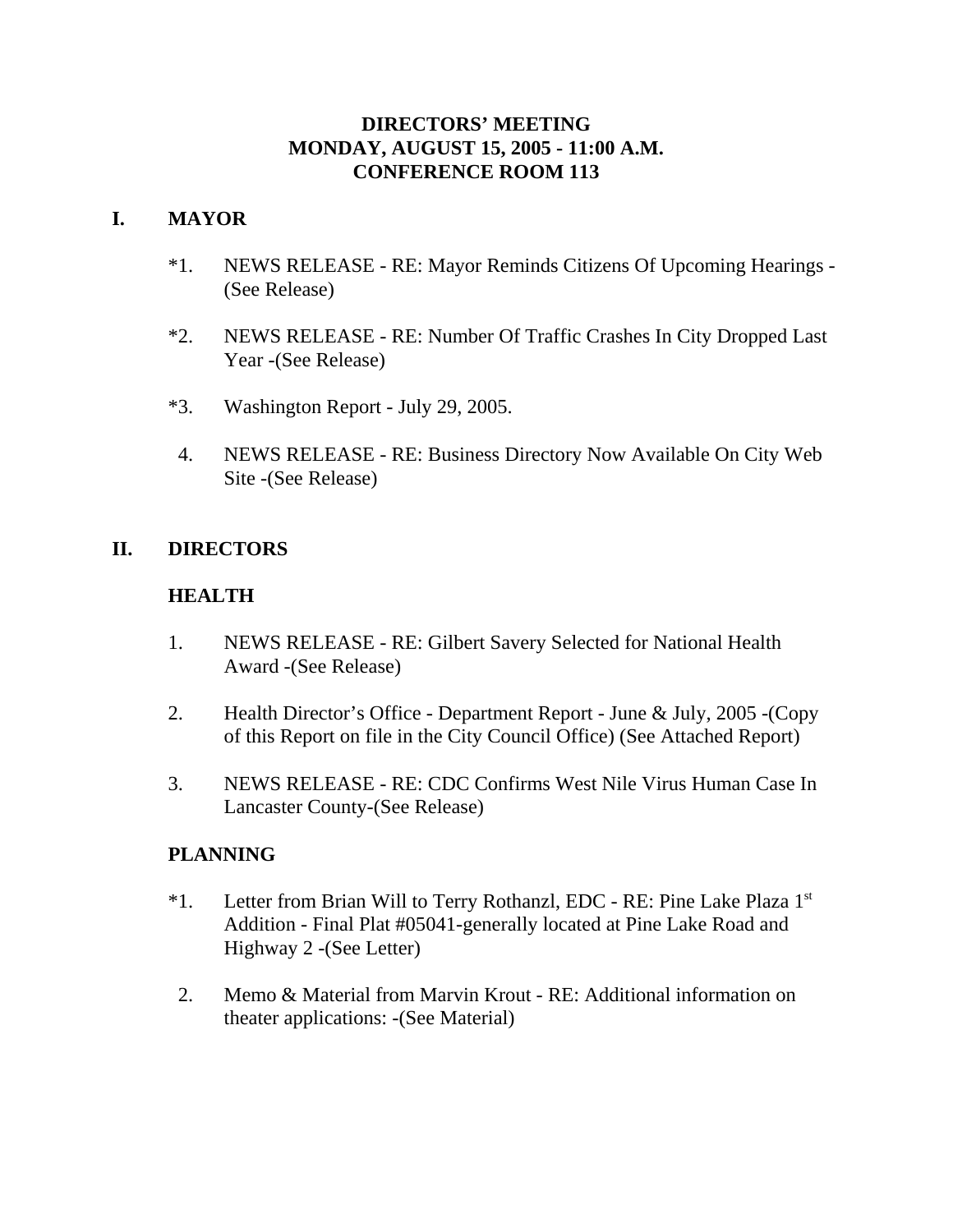## **PLANNING COMMISSION FINAL ACTION .....**

- \*1. Special Permit #277-I (Pine Lake CUP sign in front yard setback 6601 S. 84<sup>th</sup> Street) Resolution No. PC-00941.
- \*2. Special Permit #05035 (Expand nonconforming use Arnold's Tavern, 6113 Havelock Avenue) Resolution No. PC-00942.
- \*3. Pre-Existing Special Permit #28A (Union College Campus S.  $52<sup>nd</sup>$  & Stockwell Streets) Resolution No. PC-00943.

## **PUBLIC WORKS & UTILITIES**

- \*1. Response E-Mail from Harry Kroos to Jonathan Cook RE: Sidewalk repair-Antelope Park Neighborhood - (See E-Mail)
- \*2. Memo & Material from Kenneth D. Smith RE: Parking Budget -Rate Adjustments -(See Material)
- \*3. Response E-Mail from Scott Opfer to John Higgins RE: Safety Problem- (See E-Mail)
- \*4. Public Works & Utilities ADVISORY RE: Upcoming Storm Sewer Project-Lexington To Colby-between  $63<sup>rd</sup>$  &  $64<sup>th</sup>$  Streets-Project #531007-Construction To Start Wednesday, August 10, 2005 - (See Advisory)
- 5. Memo & Material from Karl Fredrickson RE: Additional information-Parking Budget and Rate Adjustments -(City Clerk Joan Ross handed out this Material to Council on 8/08/05)(See Material)
- 6. Letter from Allen Lee sent to Property Owner/Resident: (11 of them-See attached list) - RE: Change of Parking - Randolph Street between  $25<sup>th</sup>$  & 26th Streets-Situs Address: 2619 Randolph Street -(See Material)

## **WOMEN'S COMMISSION**

1. NEWS RELEASE - RE: 3rd Annual Women & Money Conference -(See Release)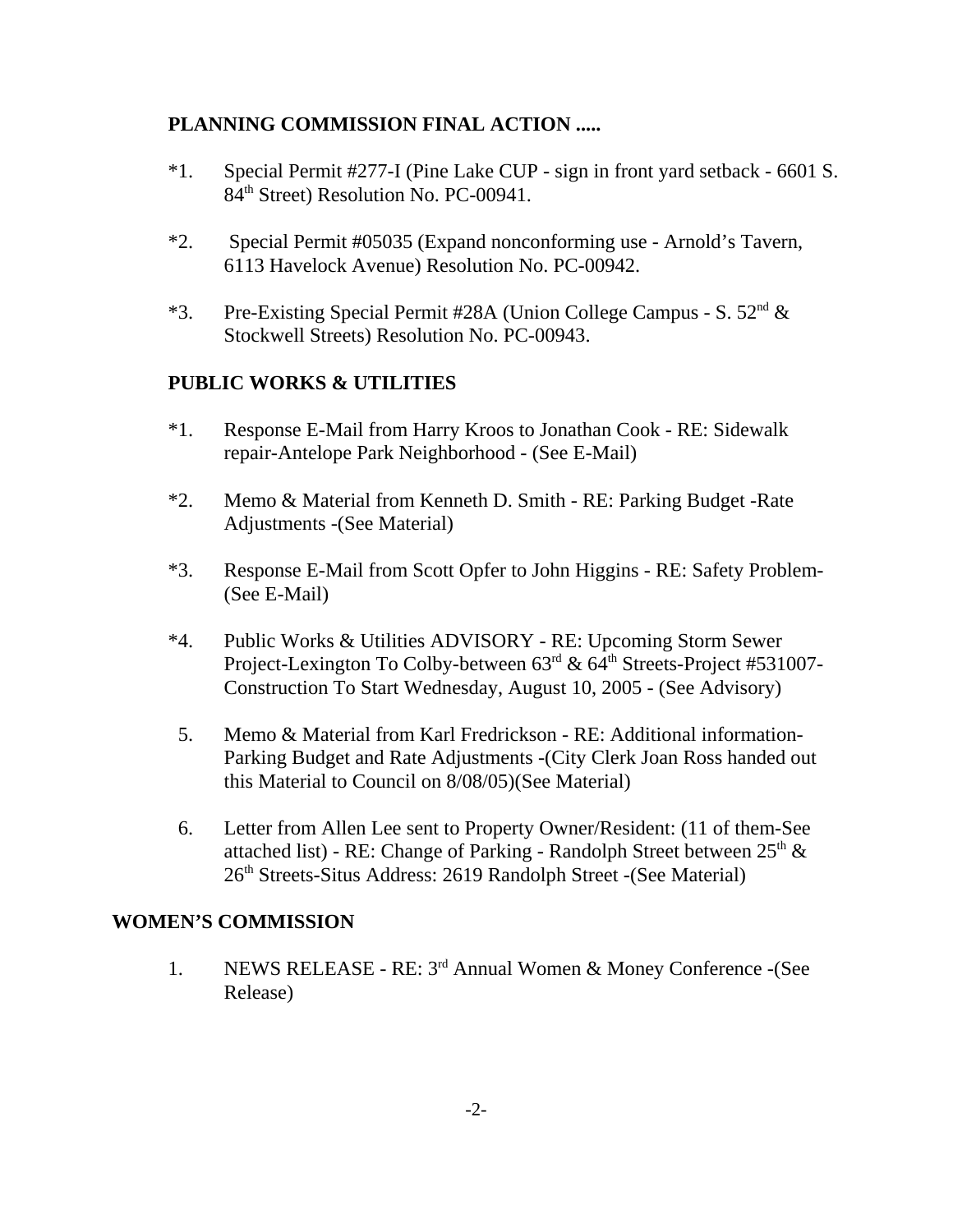- 2. NEWS RELEASE RE: Equality Day Events Reflect Nebraskan Women's Journey -Events recognizes  $85<sup>th</sup>$  anniversary of the Woman's Suffrage Movement -(See Release)
- 3. NEWS RELEASE RE: Ready To Run Workshop Preps Female Candidates-Nonpartisan Workshop Designed Especially for Women Wanting to Run for an Elected Office -(See Release)

## **III. CITY CLERK**

\*1. Veto Message from Mayor Coleen Seng brought into Council Office by City Clerk Joan Ross - RE: Veto Message-Bill #05R-161-Granting the Appeal from Impact Fees at 2464 Woodscrest Avenue - (See Veto Message)

## **IV. COUNCIL**

## **A. COUNCIL REQUESTS/CORRESPONDENCE**

## **JON CAMP**

- \*1. E-Mail from Ruth Jones to Jon Camp RE: Parking Rate Increase -(See E-Mail)
- \*2. E-Mail from Jon Camp to Karl Fredrickson, Public Works & Utilities Director - RE: Parking Meters-let's be "colorful" not sterile -(See E-Mail)
- 3. E-Mail from Kim Quade to Jon Camp RE: Traffic in southeast Lincoln (See E-Mail)

## **JONATHAN COOK**

1. Request to Lynn Johnson, Parks & Recreation Director/Bruce Dart, Health Director - RE: Clean up after your dog signs - (RFI#125 - 7/28/05). — **1.) SEE RESPONSE FROM JIM WEVERKA, ANIMAL CONTROL CHIEF RECEIVED ON RFI#125 - 7/29/05. — 2.) SEE RESPONSE FROM JERRY SHORNEY, PARKS & RECREATION DEPARTMENT RECEIVED ON RFI#125 - 8/09/05.**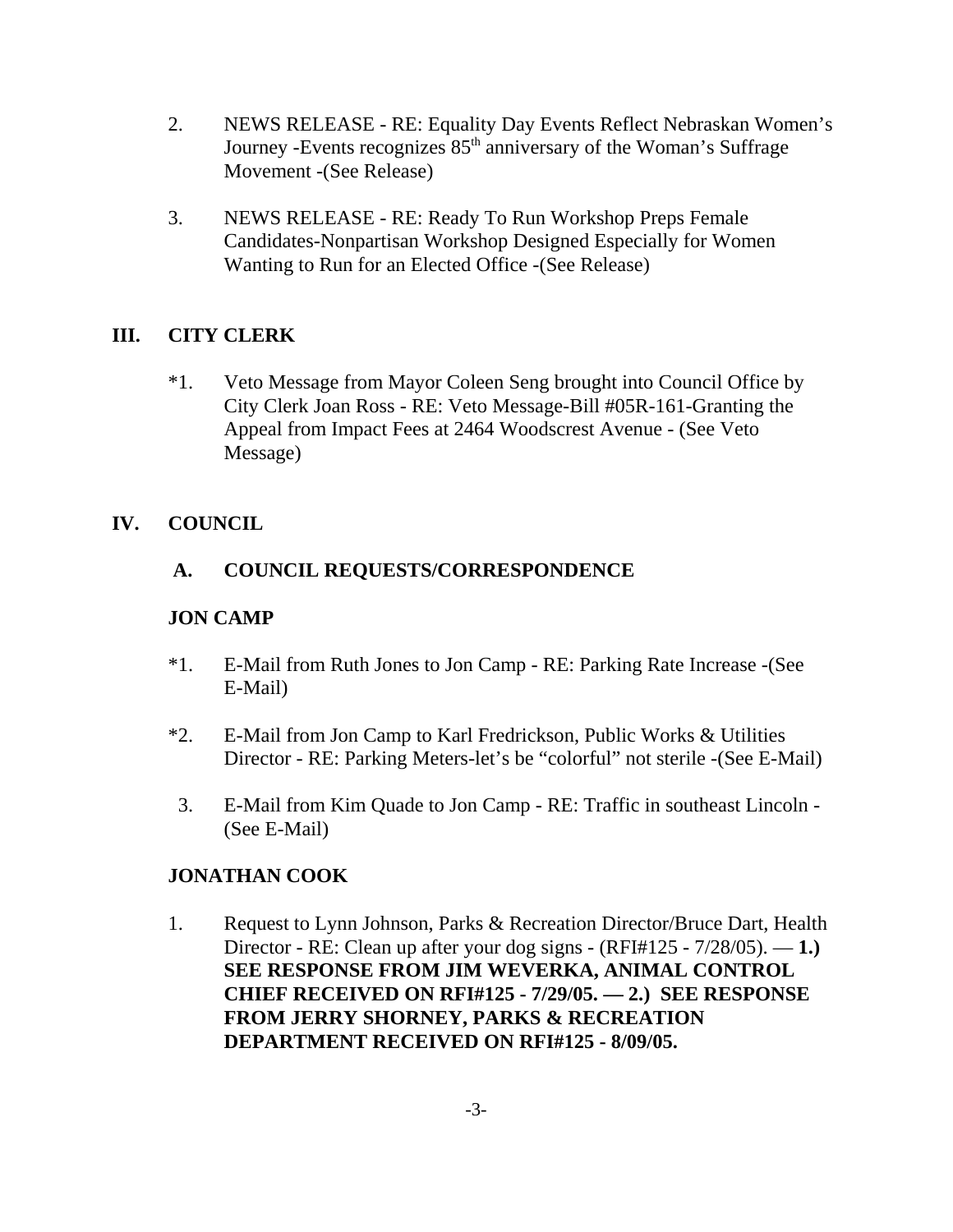## **COUNCIL - RFI'S**

1. Request to Public Works & Utilities Department - RE: Salt Creek Floodplain segment of South Beltway - (RFI#1 - 6/28/05). — **[NOTE: 1.) Received response from Nicole Fleck-Tooze, Public Works & Utilities Department on Council RFI#1-7/18/05-listed & response attached on the Directors' Addendum for July 18th.]** 

## **ROBIN ESCHLIMAN**

- 1. Request to Mark Bowen, Mayor's Office RE: Weekly updates to the City Council on the status of ITI - (RFI#1 - 7/07/05). — **1.) SEE RESPONSE FROM MARK BOWEN, MAYOR'S OFFICE RECEIVED ON RFI#1 - 8/04/05.**
- \*2. E-Mail from Scott LeFevre, CEO, Developmental Services of Nebraska, Inc. to Robin Eschliman - RE: Joint Statement Of The Department Of Justice And The Department Of Housing And Urban Development-Group Homes, Local Land Use, and The Fair Housing Act - (See Material)

# **ANNETTE McROY**

- 1. Request to Karl Fredrickson, Public Works & Utilities Director/Lynn Johnson, Parks & Recreation Director - RE: A Divided City - (RFI#166 - 7/21/05)
- 2. Request to Public Works & Utilities-Water RE: Concerned the water pressure provided to the Highlands neighborhood is less than adequate - (RFI#167 - 7/29/05)
- 3. Request to Public Works & Utilities-Sidewalks RE: Construction of a sidewalk on City property along NW 1<sup>st</sup> Street-south of Fire Station 14 -(RFI#168 - 7/29/05)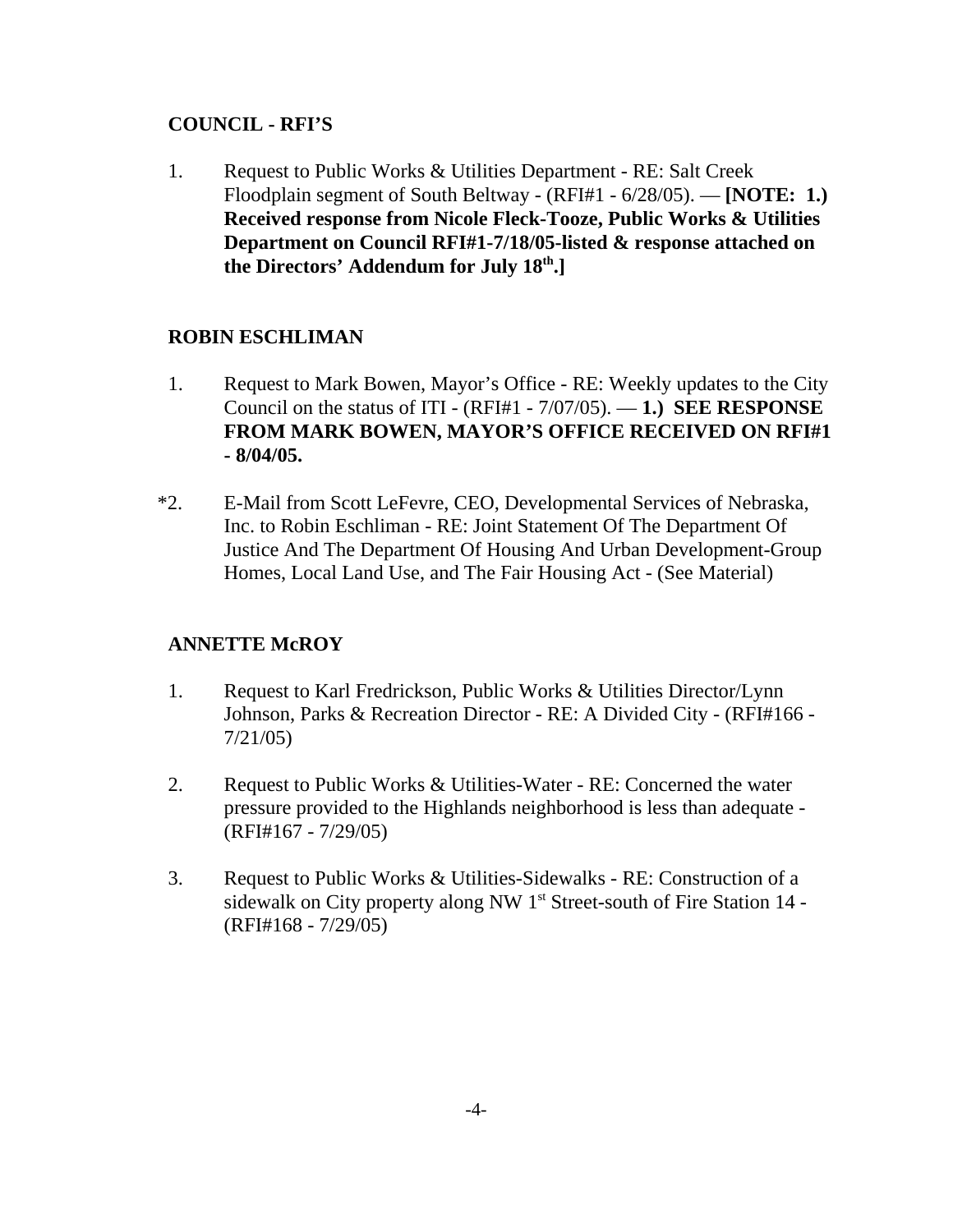#### **PATTE NEWMAN**

- 1. Request to Karl Fredrickson, Public Works & Utilities Director/Police Chief Tom Casady - RE: Please provide the crash data for the intersection of 44th & Cleveland - (RFI#36 - 7/25/05) — **1.) SEE RESPONSE FROM POLICE CHIEF TOM CASADY RECEIVED ON RFI#36 - 7/25/05.**
- \*2. Response E-Mail from Joel Pedersen, Assistant City Attorney to Patte Newman - RE: Graffiti removal ordinances -(See E-Mail)

## **V. MISCELLANEOUS**

- \*1. E-Mail from Keith & Ruth Pearson RE: Lincoln Municipal Band -(See E-Mail)
- \*2. E-Mail from Nancy Sepahpur RE: 05R-165 Misc. 05012 Application of Developmental Services of Nebraska, Inc., to allow a group home on property generally located at 4000 Lindsey Circle -(See E-Mail)
- \*3. Letter from Brian R. Watkins, Association President, University Place Business Association - RE: North East Police Sub-Station -(See Letter)
- \*4. Letter from Mr. & Mrs. C.M. Dale RE: The Municipal Band concerts at Antelope Park -(See Letter)
- \*5. Letter from Steve Pella, Vice President Nebraska Operations, Aquila RE: Rate increase - (See Letter)
- \*6. E-Mail with attached letter from Jerry Hoffman, Citizens for Quality Parks & Trails - RE: City Budget- Resolution on Adequate Funding for Quality Parks and Trails-Draft July 20, 2005 - (See E-Mail's)
- \*7. E-Mail from Bob Hampton RE: Thank-you for passing the sewer and water rate increases -(See E-Mail)
- \*8. E-Mail from Stan Oswald RE: Farmer's Market -(See E-Mail)
- \*9. E-Mail from Susan Thatcher RE: Mickle Community Learning Center after school program 2005-2006 -(See E-Mail)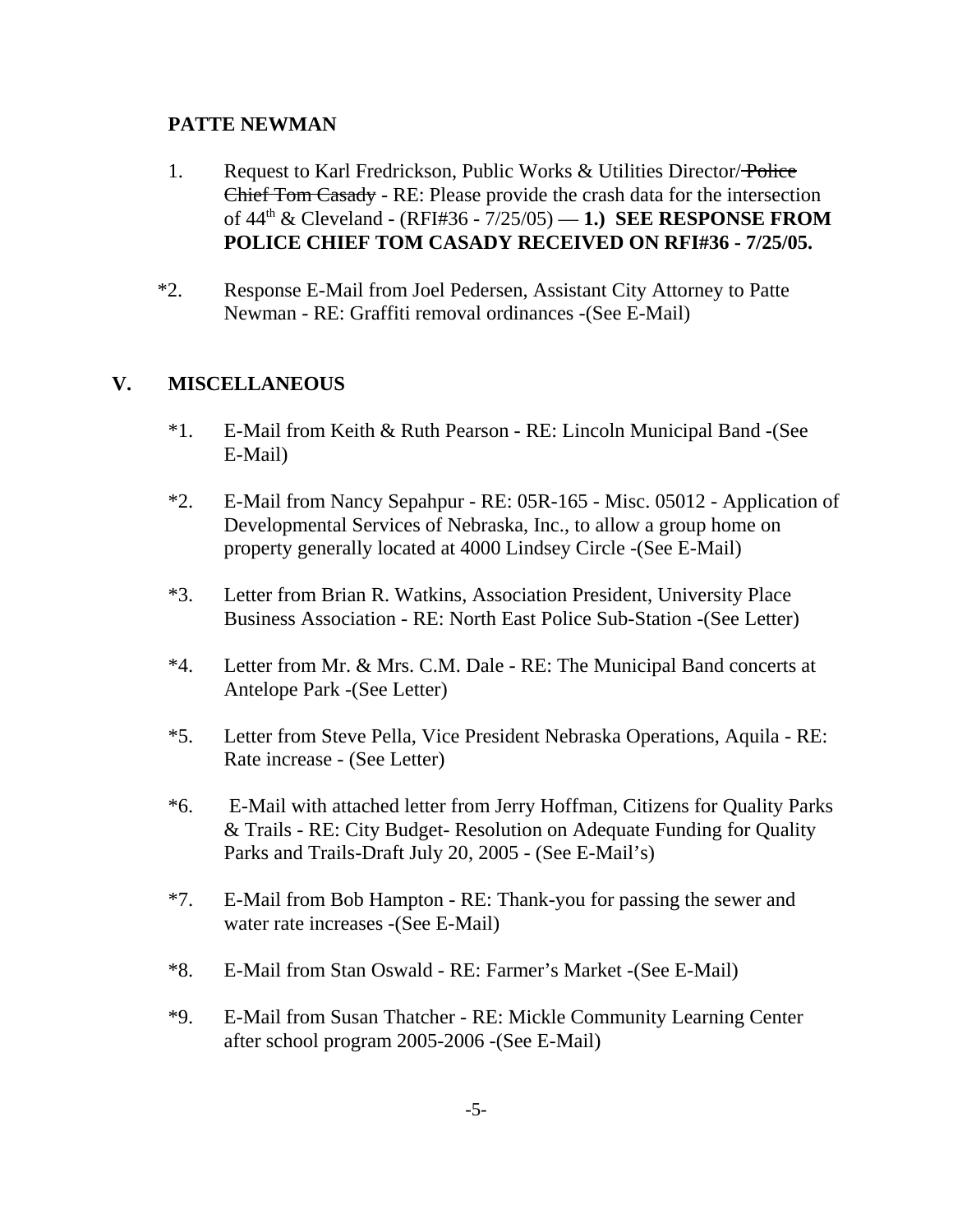- \*10. E-Mail from MarySue & Bill Harris RE: Lincoln Municipal Band -(See E-Mail)
- \*11. Information from Terry L. Bundy, LES RE: Press Release issued by Fitch Ratings yesterday, 8/03/05-Rating Commentary from Fitch Ratings -(See Press Release)
- 12. Letter & Material from Jane Raybould, Director of Buildings and Equipment, B&R Stores, Inc. - RE: Proposed Wal-Mart Super Center North of 84th & Adams - (See Material)
- 13. Letter from Florine Joseph RE: The City Budget Reconsider your action of elimination of the position of Community Outreach Specialist -(Council & City Clerk received their copies of this letter on 8/08/05 before evening Council Meeting)(See Letter)
- 14. Letter from Robert F. Fabiano, General Manager, The Cornhusker A Marriott Hotel - RE: Parking services - (Council received this letter on 8/10/05 at Budget Meeting)(See Letter)
- 15. Letter, Petition & Pictures from Vic & Nancy Cottrell with 8 signatures from the residents of the neighborhood close to the Library Lounge located in the Clocktower Shopping Center near  $70<sup>th</sup>$  & A Streets - RE: Wish to express their support of the unanimous decision made by the Planning Commission on July 25, 2005 - Denial of Special Permit # 05032 Appeal - (See Material)

## **VI. ADJOURNMENT**

## **\*HELD OVER FROM AUGUST 8, 2005.**

da081505/tjg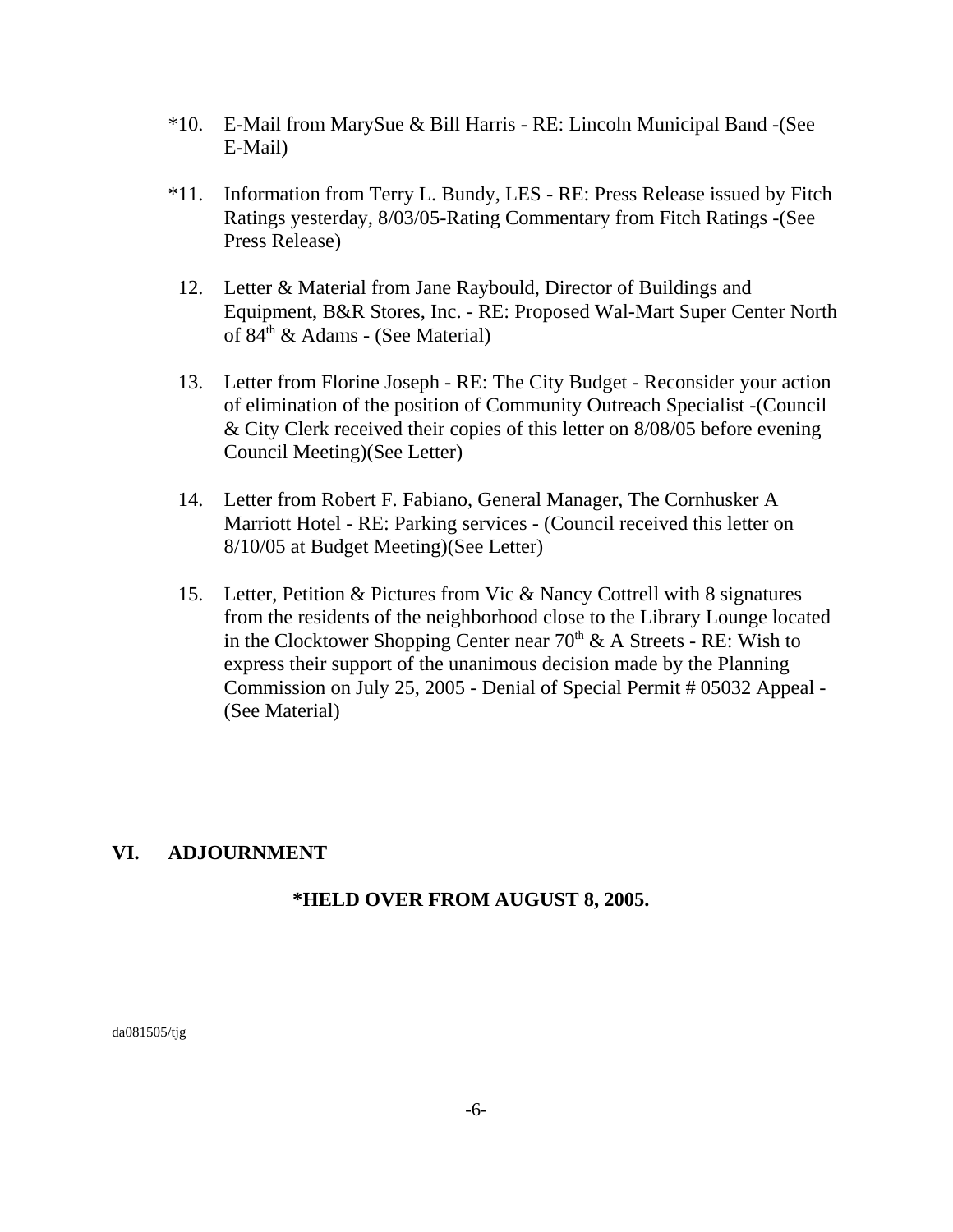#### **DIRECTORS' MEETING MINUTES MONDAY, AUGUST 15, 2005 CONFERENCE ROOM 113**

**Council Members Present:** Ken Svoboda, Chair; Jonathan Cook, Annette McRoy, Jon Camp, Robin Eschliman, Dan Marvin.

**Council Member Absent:** Patte Newman, Vice-Chair

**Others Present:** Mayor Coleen Seng, Mark Bowen, Ann Harrell, Rick Hoppe, Darl Naumann, Mayor's Office; City Clerk, Joan Ross; Dana Roper, City Attorney; Directors and Department Heads; Tammy Grammer, City Council Staff and Deena Winter, Lincoln Journal Star Representative.

#### **I. MAYOR**

Mayor Coleen Seng reported to Council that they had good crowds at 'Ribfest' over the weekend.

This past week there was a Native American Journalist Conference in town and she was able to attend for a little bit. This is something that hasn't really happened in Lincoln before so it was kind of an important event and so she wanted Council to know about it.

Does anybody know if the South Salt Creek Neighborhood thing went on, they don't think it did.? Mayor Seng commented flyers were handed out for it. No one knew if it went on or not.

Mayor Coleen Seng called on Directors. Darl Naumann (Economic Development Coordinator) stated Item #61 is the Lincoln Redevelopment and Investment Corporation which is a none profit corporation. He thinks they've talked to about everybody except he hasn't had a chance to talk to Jon (Camp) or Ken (Svoboda) yet. One of the things this does, there's a New Market Tax Credit Committee Corporation to distribute funds, it gives them the authorization to apply for funds from the Department of Treasury. This is not a redevelopment agreement or anything like that this is just the authorization for them to be certified to apply and that's as much as they can do at this point. Mr. Svoboda asked Mr. Naumann if they will have some information coming up soon in their packet and have time to review it? Mayor Seng noted it is on 1<sup>st</sup> Reading today. Mr. Naumann stated they will get all the information to Council. *[#61, 05R-204, Authorizing the formation of the Lincoln Redevelopment and Investment*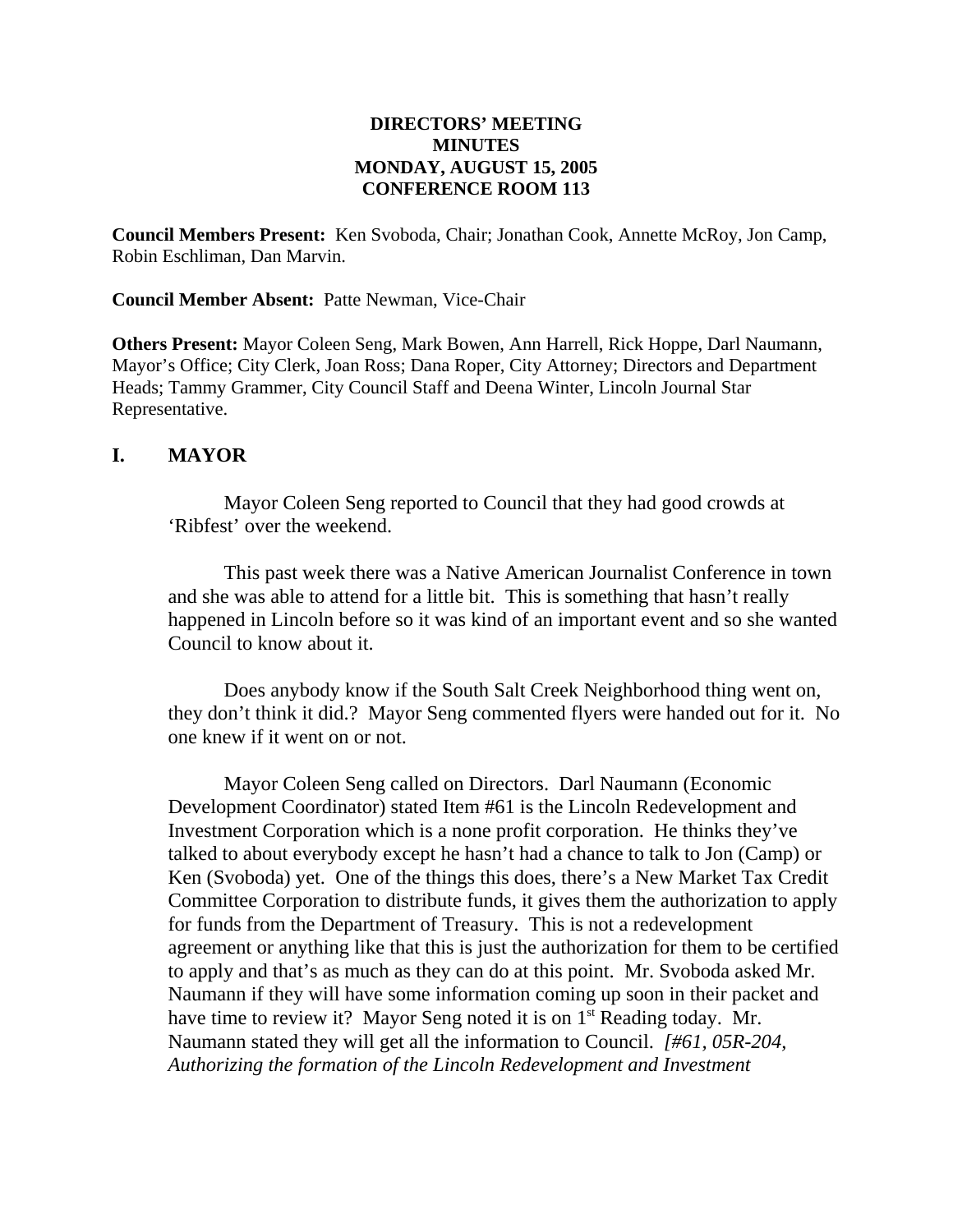*Corporation, a Nebraska Not-for-profit public benefit corporation and approving the related Articles of Incorporation and Bylaws for the same in connection with an application for certification as a Community Development Entity eligible for allocation of New Market Tax Credits and other community improvement purposes.]* 

Bruce Dart (Health Director) stated in regards to Item #6 on their Agenda today, they sent out over 1,000 informational letters to indicate who would be effected by a proposed fee increases. They've worked with the Nebraska Restaurant Association, the Retail Grocers Association and the Water Well Drillers to come to an agreement to accept the fees that they are proposing. They've changed the marked fees based on input from these organizations, so they think that it will be a positive reaction to the public hearing today. But, he will be at the meeting to say that and Scott Holmes will be there to answer any specific questions that Council might have. *[#6, 05-117, Amending Chapter 8.06 Air Pollution, 8.20 Food Code, 8.24 Noise Control, 8.38 Public Swimming Pools, 8.40 Spa Facilities, 8.44 Water Wells, and 24.38 on-site Waste Water Treatment, to increase fees for various permits and to create fees for noise variances.]* 

Nicole Fleck-Tooze (Public Works & Utilities Department) reminded Council that the public meeting on the Floodplain Map update for Beal Slough and Southeast Upper Salt Creek is tomorrow night. The meeting will be held at Southwest High School from 6:30 p.m. to 8:00 p.m. and the formal presentation begins at 7:00 p.m.

Karl Fredrickson (Public Works & Utilities Director) stated to Council that they had a public meeting last week which some of them probably attended regarding the Harris Overpass. He hasn't visited with staff on any of the comments coming back yet, but his understanding the meeting went well.

- \*1. NEWS RELEASE RE: Mayor Reminds Citizens Of Upcoming Hearings. — NO COMMENTS
- \*2. NEWS RELEASE RE: Number Of Traffic Crashes In City Dropped Last Year. — NO COMMENTS
- \*3. Washington Report July 29, 2005. NO COMMENTS
- 4. NEWS RELEASE RE: Business Directory Now Available On City Web Site. — NO COMMENTS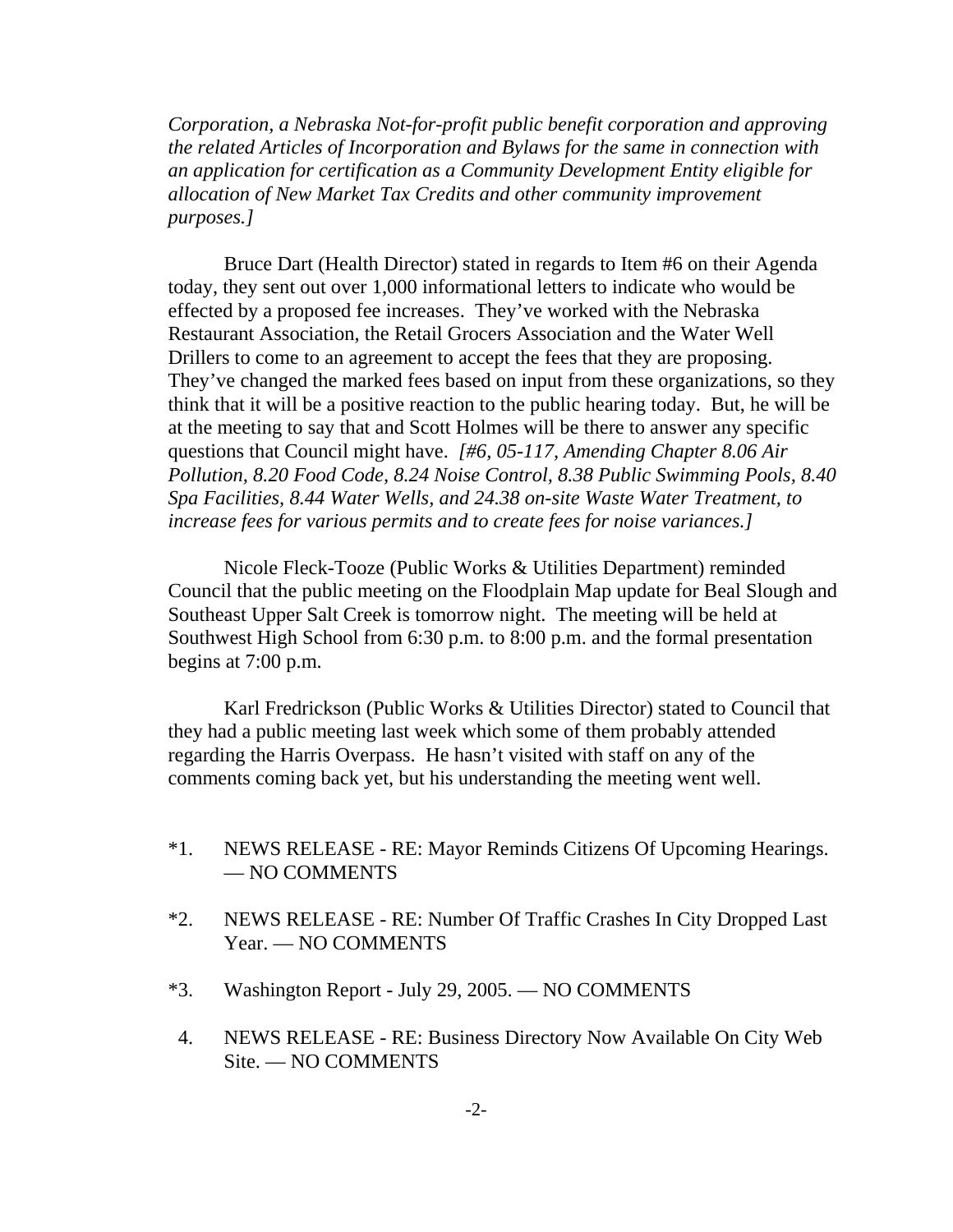#### **II. DIRECTORS**

## **HEALTH**

- 1. NEWS RELEASE RE: Gilbert Savery Selected for National Health Award. — NO COMMENTS
- 2. Health Director's Office Department Report June & July, 2005 -(Copy of this Report on file in the City Council Office) (See Attached Report). — NO COMMENTS
- 3. NEWS RELEASE RE: CDC Confirms West Nile Virus Human Case In Lancaster County. — NO COMMENTS

## **PLANNING**

- \*1. Letter from Brian Will to Terry Rothanzl, EDC RE: Pine Lake Plaza 1st Addition - Final Plat #05041-generally located at Pine Lake Road and Highway 2. — NO COMMENTS
- 2. Memo & Material from Marvin Krout RE: Additional information on theater applications: -(See Material). — NO COMMENTS

## **PLANNING COMMISSION FINAL ACTION .....**

- \*1. Special Permit #277-I (Pine Lake CUP sign in front yard setback 6601 S. 84<sup>th</sup> Street) Resolution No. PC-00941. — NO COMMENTS
- \*2. Special Permit #05035 (Expand nonconforming use Arnold's Tavern, 6113 Havelock Avenue) Resolution No. PC-00942. — NO COMMENTS
- \*3. Pre-Existing Special Permit #28A (Union College Campus S.  $52<sup>nd</sup>$  & Stockwell Streets) Resolution No. PC-00943. — NO COMMENTS

## **PUBLIC WORKS & UTILITIES**

\*1. Response E-Mail from Harry Kroos to Jonathan Cook - RE: Sidewalk repair-Antelope Park Neighborhood. — NO COMMENTS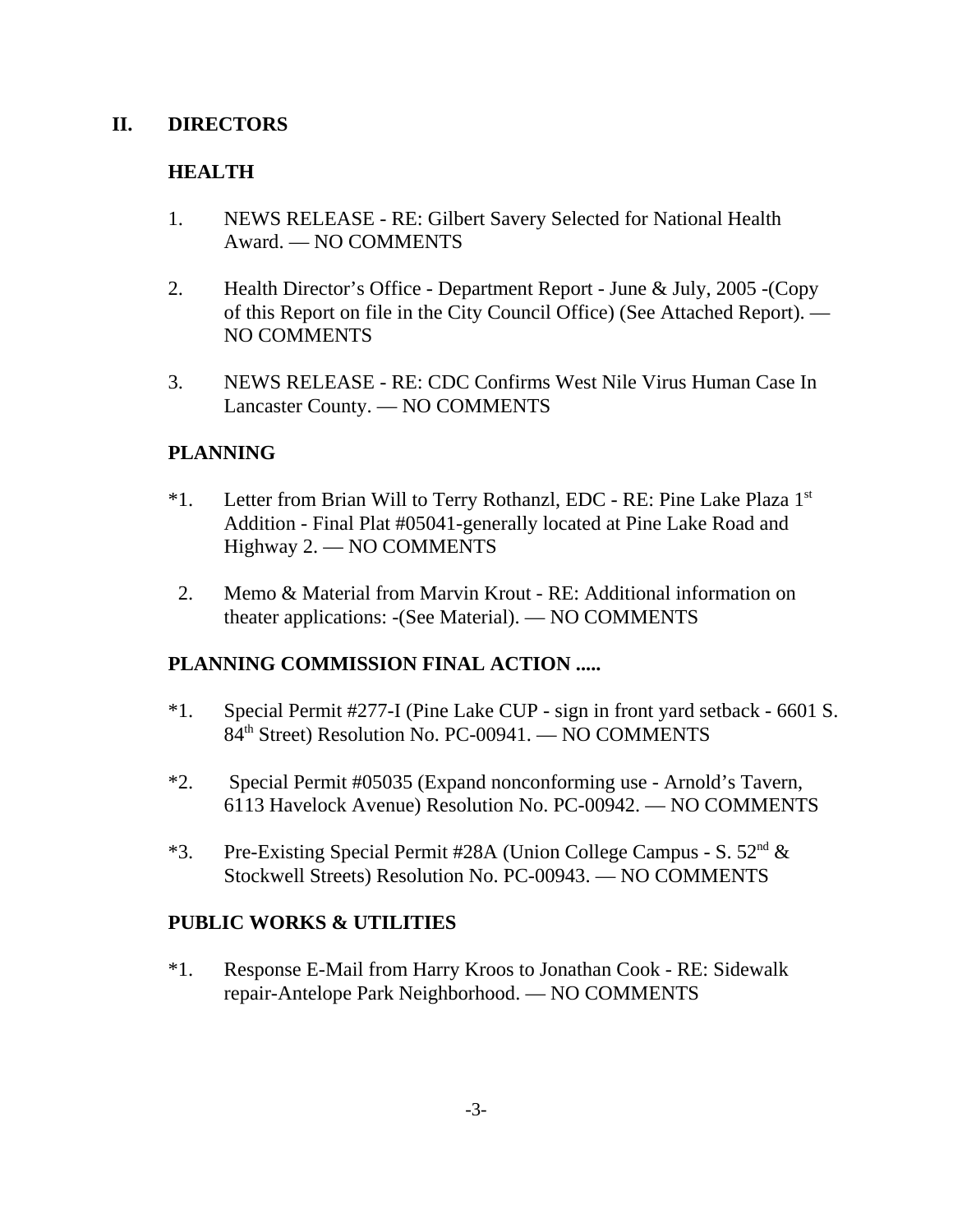- \*2. Memo & Material from Kenneth D. Smith RE: Parking Budget -Rate Adjustments -(See Material). — NO COMMENTS
- \*3. Response E-Mail from Scott Opfer to John Higgins RE: Safety Problem. — NO COMMENTS
- \*4. Public Works & Utilities ADVISORY RE: Upcoming Storm Sewer Project-Lexington To Colby-between  $63<sup>rd</sup>$  &  $64<sup>th</sup>$  Streets-Project #531007-Construction To Start Wednesday, August 10, 2005 - (See Advisory). — NO COMMENTS
- 5. Memo & Material from Karl Fredrickson RE: Additional information-Parking Budget and Rate Adjustments -(City Clerk Joan Ross handed out this Material to Council on 8/08/05)(See Material). — NO COMMENTS
- 6. Letter from Allen Lee sent to Property Owner/Resident: (11 of them-See attached list) - RE: Change of Parking - Randolph Street between  $25<sup>th</sup>$  & 26<sup>th</sup> Streets-Situs Address: 2619 Randolph Street -(See Material). — NO COMMENTS

## **WOMEN'S COMMISSION**

- 1. NEWS RELEASE RE: 3rd Annual Women & Money Conference. NO **COMMENTS**
- 2. NEWS RELEASE RE: Equality Day Events Reflect Nebraskan Women's Journey -Events recognizes  $85<sup>th</sup>$  anniversary of the Woman's Suffrage Movement. — NO COMMENTS
- 3. NEWS RELEASE RE: Ready To Run Workshop Preps Female Candidates-Nonpartisan Workshop Designed Especially for Women Wanting to Run for an Elected Office. — NO COMMENTS

## **III. CITY CLERK**

City Clerk Joan Ross stated first on Council Agenda today they have the Mayor's Award of Excellence.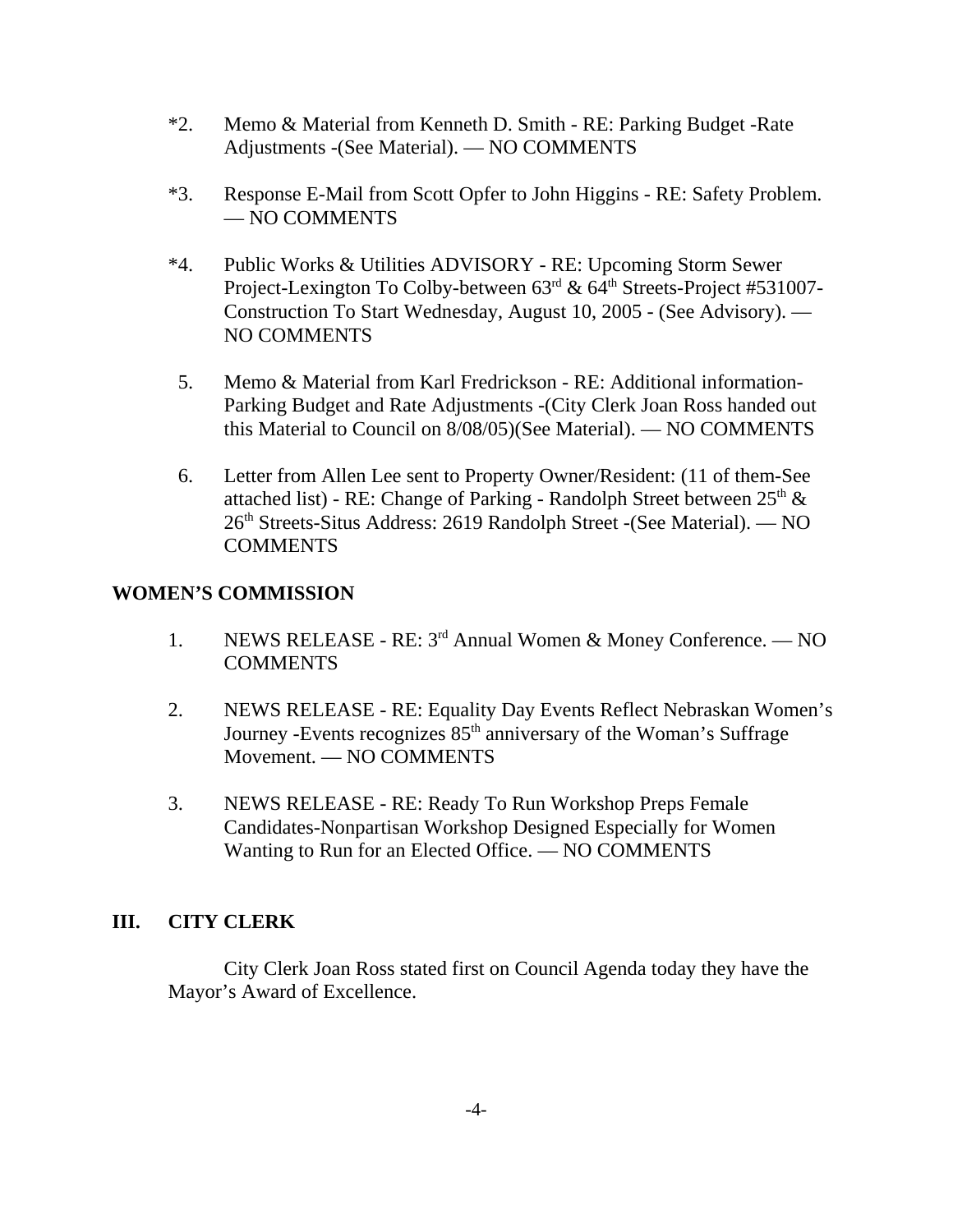Under "Public Hearing-Liquor Resolutions", Items 3 & 4 will be called together. *[Application of 513 Vegas Group LLC dba Opulence Ultra Club for a Class C liquor license at 1033 "O" Street, Suite 10.; and Manager application of Omar Saenz for 513 Vegas Group LLC dba Opulence Ultra Club at 1033 "O" Street, Suite 10.]*

Items 8, 9, 10, & 11 will be called together since it is one project. *[See Formal Council Agenda of August 15<sup>th</sup> for descriptions of these items.]* 

Just a reminder for Item 14, she will ask for a motion to approve or deny. *[05R-163, Appeal of Cindy J. Swanson from the Planning Commission denial of Special Permit No. 05032 for authority to expand a non-conforming use to allow an outdoor beer garden at The Library Lounge at 6891 "A" Street, Suite 200.]*

Mr. Svoboda noted they have Amendments for Items 6, 21, 36, & 38. *[See Formal Council Agenda of August 15th for descriptions of these items.]* 

Mr. Svoboda stated to John Becker (Police Department) that he assumes Russ (Fosler) will be at the meeting this afternoon and asked if Mr. Fosler is here today because he is going to have some questions regarding Items 3 & 4 about the applicant. There's some what of a criminal record on it and Russ (Fosler) probably knows about it. John Becker stated that Russ Fosler will be at the meeting today. Mr. Svoboda commented it's kind of a repeat pattern too of driving on suspended.

\*1. Veto Message from Mayor Coleen Seng brought into Council Office by City Clerk Joan Ross - RE: Veto Message-Bill #05R-161-Granting the Appeal from Impact Fees at 2464 Woodscrest Avenue - (See Veto Message). — NO COMMENTS

#### **IV. COUNCIL**

#### **A. COUNCIL REQUESTS/CORRESPONDENCE**

#### **JON CAMP**

[Mr. Camp held up some flyers.] Mr. Camp stated to Mike Merwick that they have more of these flyers coming up all over and asked what is the penalty again for putting all this junk around. Mike Merwick replied probably a misdemeanor and asked Dana Roper if that was correct. Mr. Roper answered yes. Mr. Camp commented they are ruining Karl Fredrickson's new poles is the problem.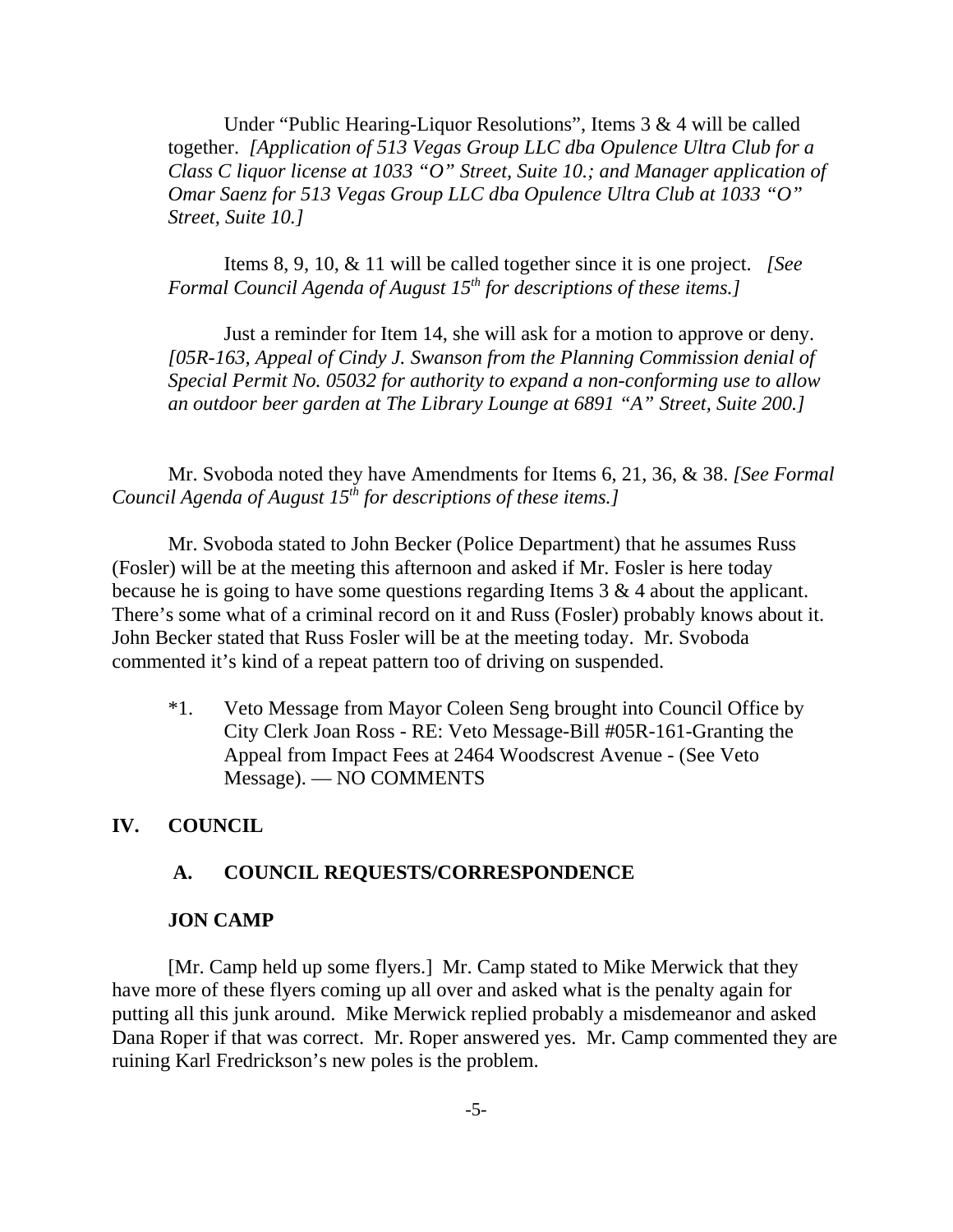- \*1. E-Mail from Ruth Jones to Jon Camp RE: Parking Rate Increase. NO **COMMENTS**
- \*2. E-Mail from Jon Camp to Karl Fredrickson, Public Works & Utilities Director - RE: Parking Meters-let's be "colorful" not sterile. — NO COMMENTS
- 3. E-Mail from Kim Quade to Jon Camp RE: Traffic in southeast Lincoln. NO COMMENTS

## **JONATHAN COOK - NO COMMENTS**

1. Request to Lynn Johnson, Parks & Recreation Director/Bruce Dart, Health Director - RE: Clean up after your dog signs - (RFI#125 - 7/28/05). — **1.) SEE RESPONSE FROM JIM WEVERKA, ANIMAL CONTROL CHIEF RECEIVED ON RFI#125 - 7/29/05. — 2.) SEE RESPONSE FROM JERRY SHORNEY, PARKS & RECREATION DEPARTMENT RECEIVED ON RFI#125 - 8/09/05. —** NO COMMENTS

## **COUNCIL - RFI'S**

1. Request to Public Works & Utilities Department - RE: Salt Creek Floodplain segment of South Beltway - (RFI#1 - 6/28/05). — **[NOTE: 1.) Received response from Nicole Fleck-Tooze, Public Works & Utilities Department on Council RFI#1-7/18/05-listed & response attached on the Directors' Addendum for July 18th.]. —** NO COMMENTS

## **ROBIN ESCHLIMAN - NO COMMENTS**

- 1. Request to Mark Bowen, Mayor's Office RE: Weekly updates to the City Council on the status of ITI - (RFI#1 - 7/07/05). — **1.) SEE RESPONSE FROM MARK BOWEN, MAYOR'S OFFICE RECEIVED ON RFI#1 - 8/04/05. —** NO COMMENTS
- \*2. E-Mail from Scott LeFevre, CEO, Developmental Services of Nebraska, Inc. to Robin Eschliman - RE: Joint Statement Of The Department Of Justice And The Department Of Housing And Urban Development-Group Homes, Local Land Use, and The Fair Housing Act - (See Material). — NO COMMENTS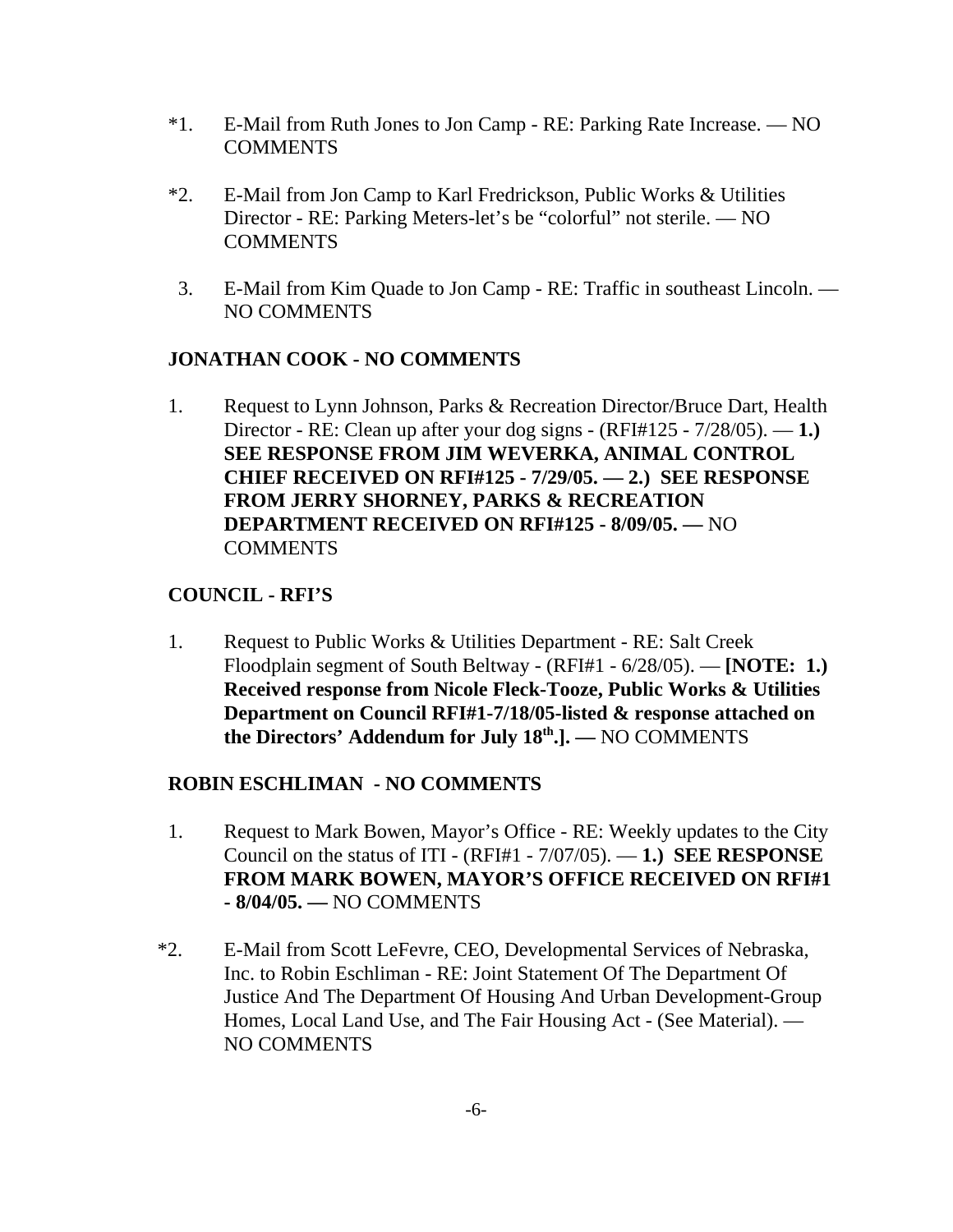#### **ANNETTE McROY**

Ms. McRoy stated she would like to talk with Karl Fredrickson after the Directors' Meeting today.

- 1. Request to Karl Fredrickson, Public Works & Utilities Director/Lynn Johnson, Parks & Recreation Director - RE: A Divided City - (RFI#166 - 7/21/05). — NO COMMENTS
- 2. Request to Public Works & Utilities-Water RE: Concerned the water pressure provided to the Highlands neighborhood is less than adequate - (RFI#167 - 7/29/05). — NO COMMENTS
- 3. Request to Public Works & Utilities-Sidewalks RE: Construction of a sidewalk on City property along NW 1<sup>st</sup> Street-south of Fire Station 14 -(RFI#168 - 7/29/05). — NO COMMENTS

#### **DAN MARVIN**

Mr. Marvin stated to Karl Fredrickson (Public Works & Utilities Director) there's a person who lives on an alley near  $17<sup>th</sup>$  & "A" Street next to the "Kabredlo's", LES went through the alleyway and put in some powers which they tore up all the bricks that make the brick alleyway. There was discussion that those bricks will not be put back that they will just stay in a pile there and he doesn't know if that's true or not, but seems how LES did it to run lines, he's not sure that's your responsibility to pay for it. But, since it was a completely bricked alleyway and there wasn't anything wrong with it, he wants to make sure that it got put back. Karl Fredrickson stated he will have some folks take a look at it and get back to him.

#### **PATTE NEWMAN - ABSENT**

1. Request to Karl Fredrickson, Public Works & Utilities Director/Police Chief Tom Casady - RE: Please provide the crash data for the intersection of 44th & Cleveland - (RFI#36 - 7/25/05) — **1.) SEE RESPONSE FROM POLICE CHIEF TOM CASADY RECEIVED ON RFI#36 - 7/25/05. —** PATTE NEWMAN ABSENT-NO COMMENTS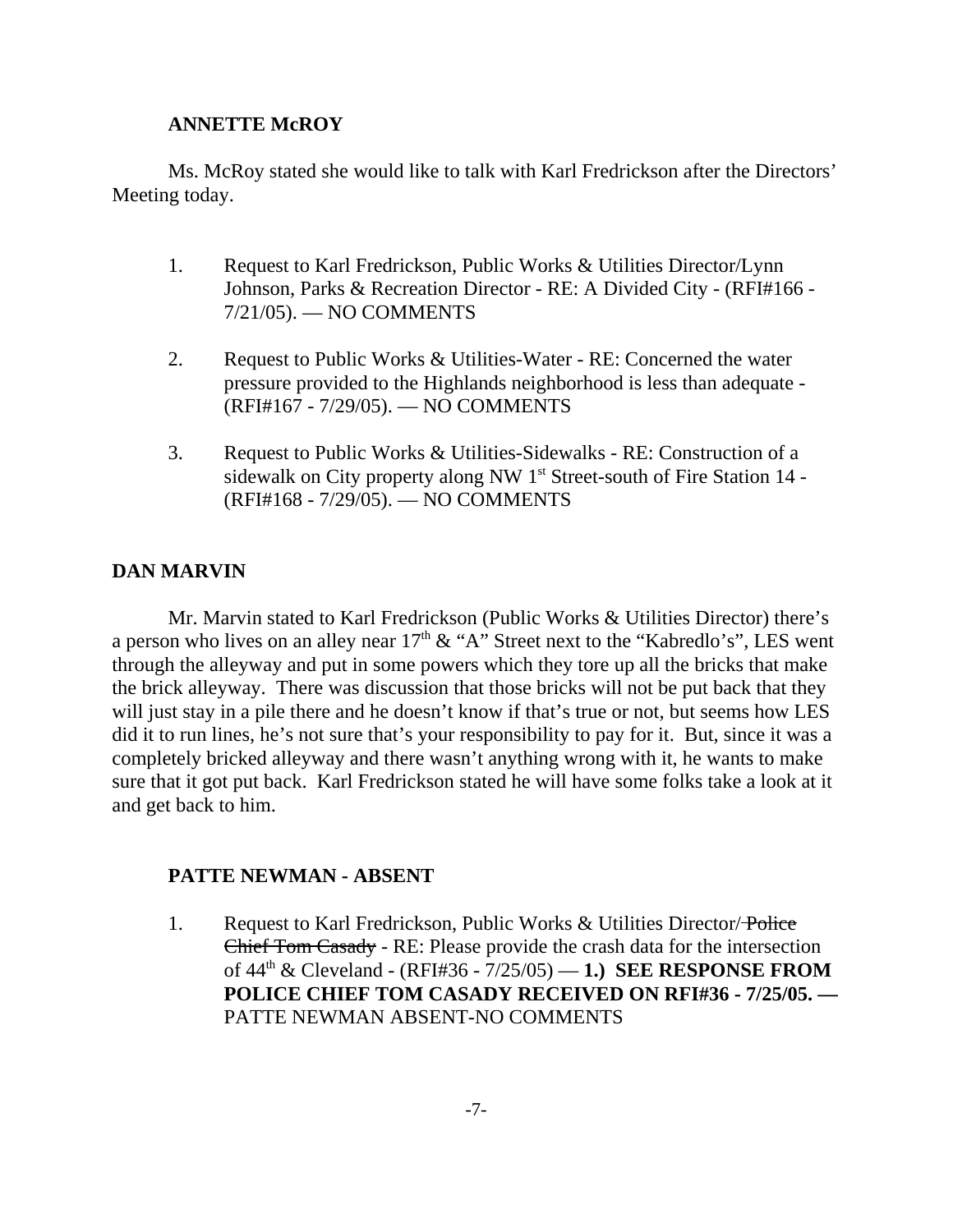\*2. Response E-Mail from Joel Pedersen, Assistant City Attorney to Patte Newman - RE: Graffiti removal ordinances. — PATTE NEWMAN ABSENT-NO COMMENTS

#### **KEN SVOBODA - NO COMMENTS**

#### **V. MISCELLANEOUS**

- \*1. E-Mail from Keith & Ruth Pearson RE: Lincoln Municipal Band. NO COMMENTS
- \*2. E-Mail from Nancy Sepahpur RE: 05R-165 Misc. 05012 Application of Developmental Services of Nebraska, Inc., to allow a group home on property generally located at 4000 Lindsey Circle. — NO COMMENTS
- \*3. Letter from Brian R. Watkins, Association President, University Place Business Association - RE: North East Police Sub-Station. — NO COMMENTS
- \*4. Letter from Mr. & Mrs. C.M. Dale RE: The Municipal Band concerts at Antelope Park. — NO COMMENTS
- \*5. Letter from Steve Pella, Vice President Nebraska Operations, Aquila RE: Rate increase. — NO COMMENTS
- \*6. E-Mail with attached letter from Jerry Hoffman, Citizens for Quality Parks & Trails - RE: City Budget- Resolution on Adequate Funding for Quality Parks and Trails-Draft July 20, 2005 - (See E-Mail's). — NO COMMENTS
- \*7. E-Mail from Bob Hampton RE: Thank-you for passing the sewer and water rate increases. — NO COMMENTS
- \*8. E-Mail from Stan Oswald RE: Farmer's Market. NO COMMENTS
- \*9. E-Mail from Susan Thatcher RE: Mickle Community Learning Center after school program 2005-2006. — NO COMMENTS
- \*10. E-Mail from MarySue & Bill Harris RE: Lincoln Municipal Band. NO COMMENTS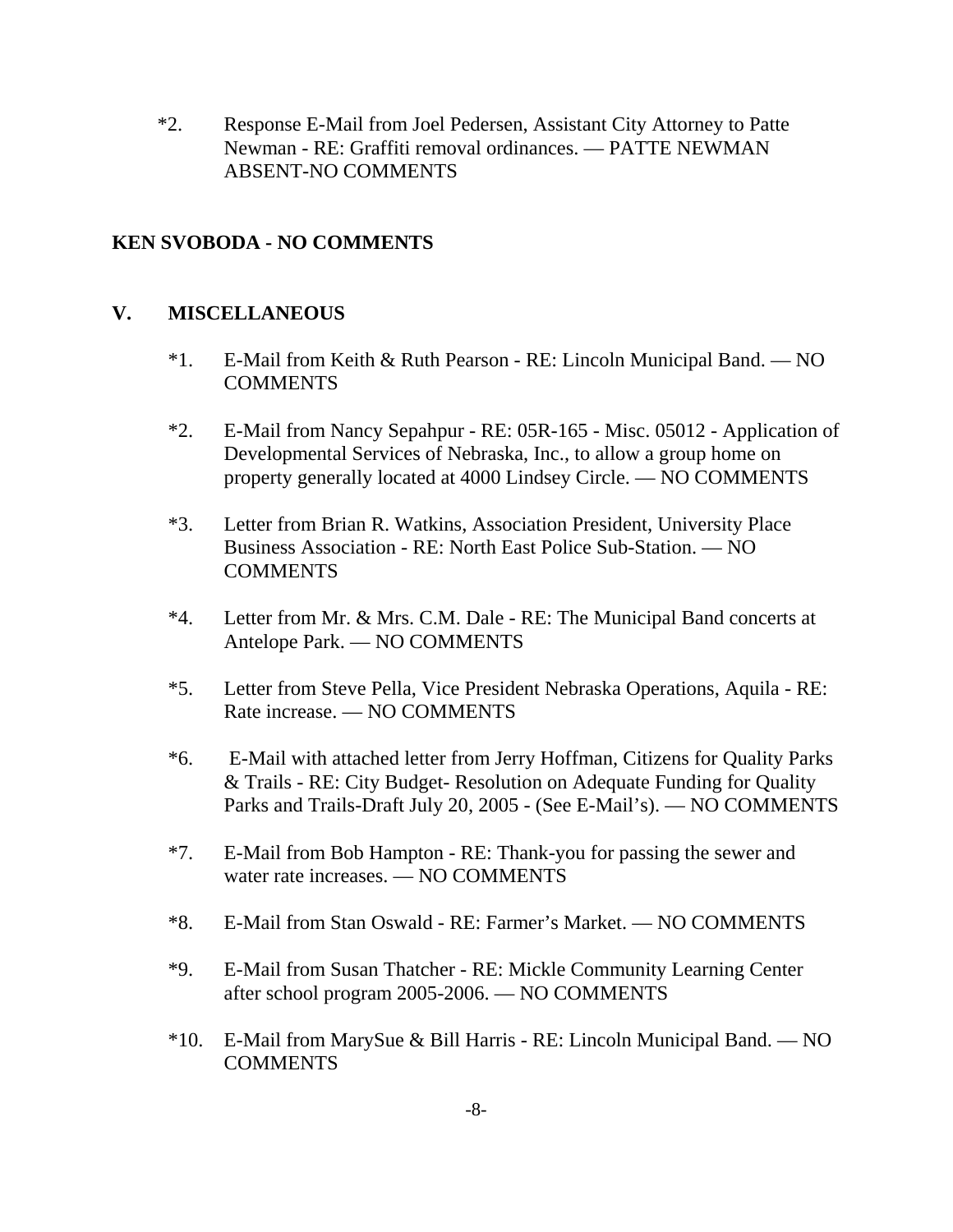- \*11. Information from Terry L. Bundy, LES RE: Press Release issued by Fitch Ratings yesterday, 8/03/05-Rating Commentary from Fitch Ratings. — NO COMMENTS
- 12. Letter & Material from Jane Raybould, Director of Buildings and Equipment, B&R Stores, Inc. - RE: Proposed Wal-Mart Super Center North of 84<sup>th</sup> & Adams. — NO COMMENTS
- 13. Letter from Florine Joseph RE: The City Budget Reconsider your action of elimination of the position of Community Outreach Specialist -(Council & City Clerk received their copies of this letter on 8/08/05 before evening Council Meeting). — NO COMMENTS
- 14. Letter from Robert F. Fabiano, General Manager, The Cornhusker A Marriott Hotel - RE: Parking services - (Council received this letter on 8/10/05 at Budget Meeting). — NO COMMENTS
- 15. Letter, Petition & Pictures from Vic & Nancy Cottrell with 8 signatures from the residents of the neighborhood close to the Library Lounge located in the Clocktower Shopping Center near  $70<sup>th</sup>$  & A Streets - RE: Wish to express their support of the unanimous decision made by the Planning Commission on July 25, 2005 - Denial of Special Permit # 05032 Appeal - (See Material). — NO COMMENTS

# **AD D E N D U M - (August 15th)**

## **I. MAYOR**

- 1. NEWS ADVISORY RE: Mayor Seng's Public Schedule Week of August 13 through 19, 2005 -Schedule subject to change -(See Advisory). — NO **COMMENTS**
- 2. NEWS RELEASE RE: Open House Set For "O" Street Improvements. NO COMMENTS